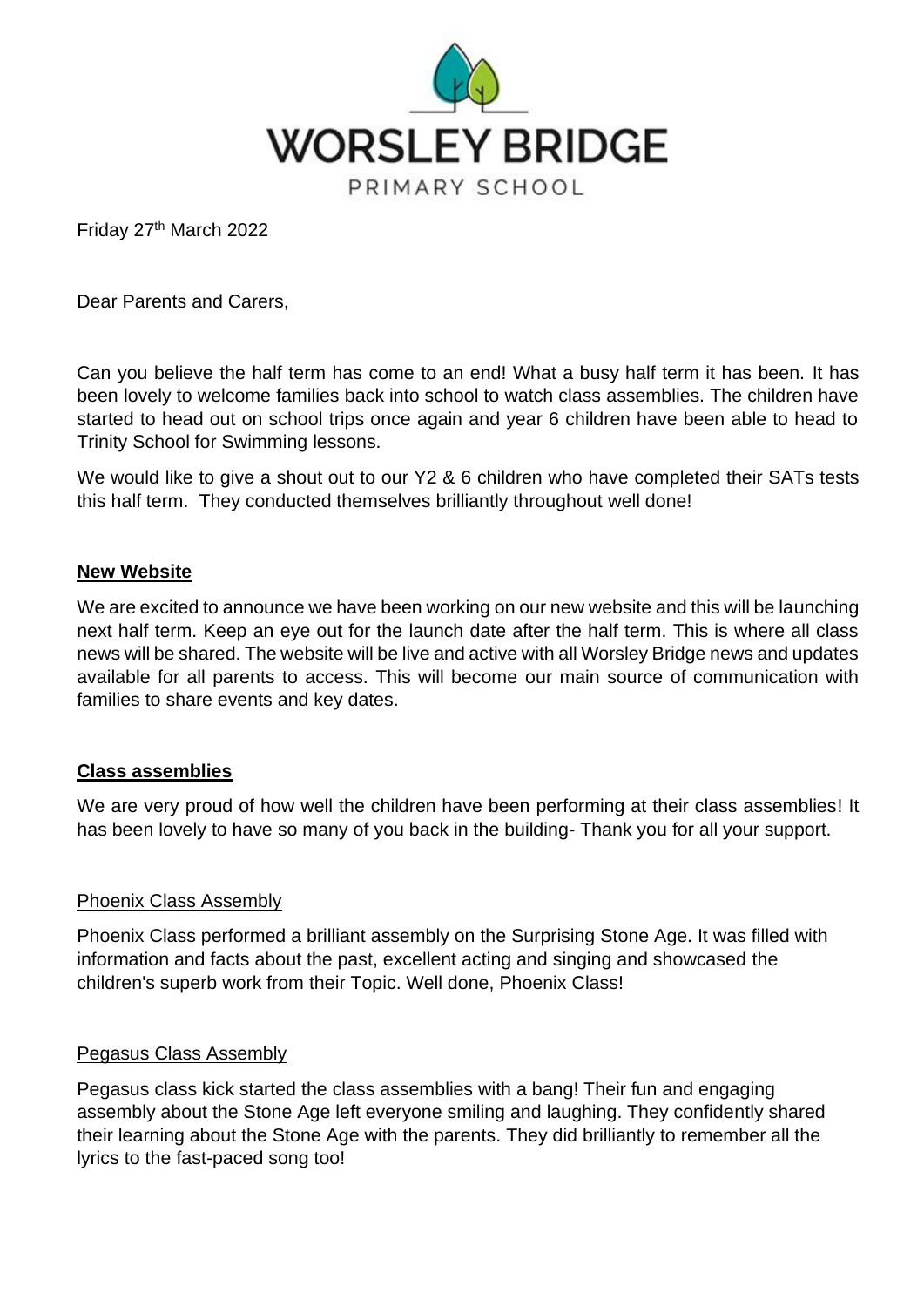## Genies Class Assembly

The Parents and Carers in Genies Class were treated to a fabulous assembly. This was the children's first assembly and they were amazing- they acted, spoke and sang beautifully. They had huge smiles on their faces as they taught us all about the story of 'Beegu'. Well done, Genies and thank you!

## Unicorns Class Assembly

Unicorn class treated their parents to the story of Hansel and Gretel. They retold the story, acting confidently throughout. This was the first class assembly the children had performed and it was brilliant.

## Merpeople Class Assembly

The parents were treated to a medley of songs throughout the performance. Who knew there were some talented rappers in the class! The children retold the story of Hansel and Gretel and had the audience laughing and smiling throughout. Well done Mer People Class!

## **Trips**

## Year 3 Splatter Maker Workshop

Year 3 enjoyed the Splatter Maker theatre and workshop during which they watched a performance about Medusa and Perseus. Then took part in acting out the scenes and learning the skills needed to be an actor in Ancient Greek times. They then made their own Medusa masks in class.



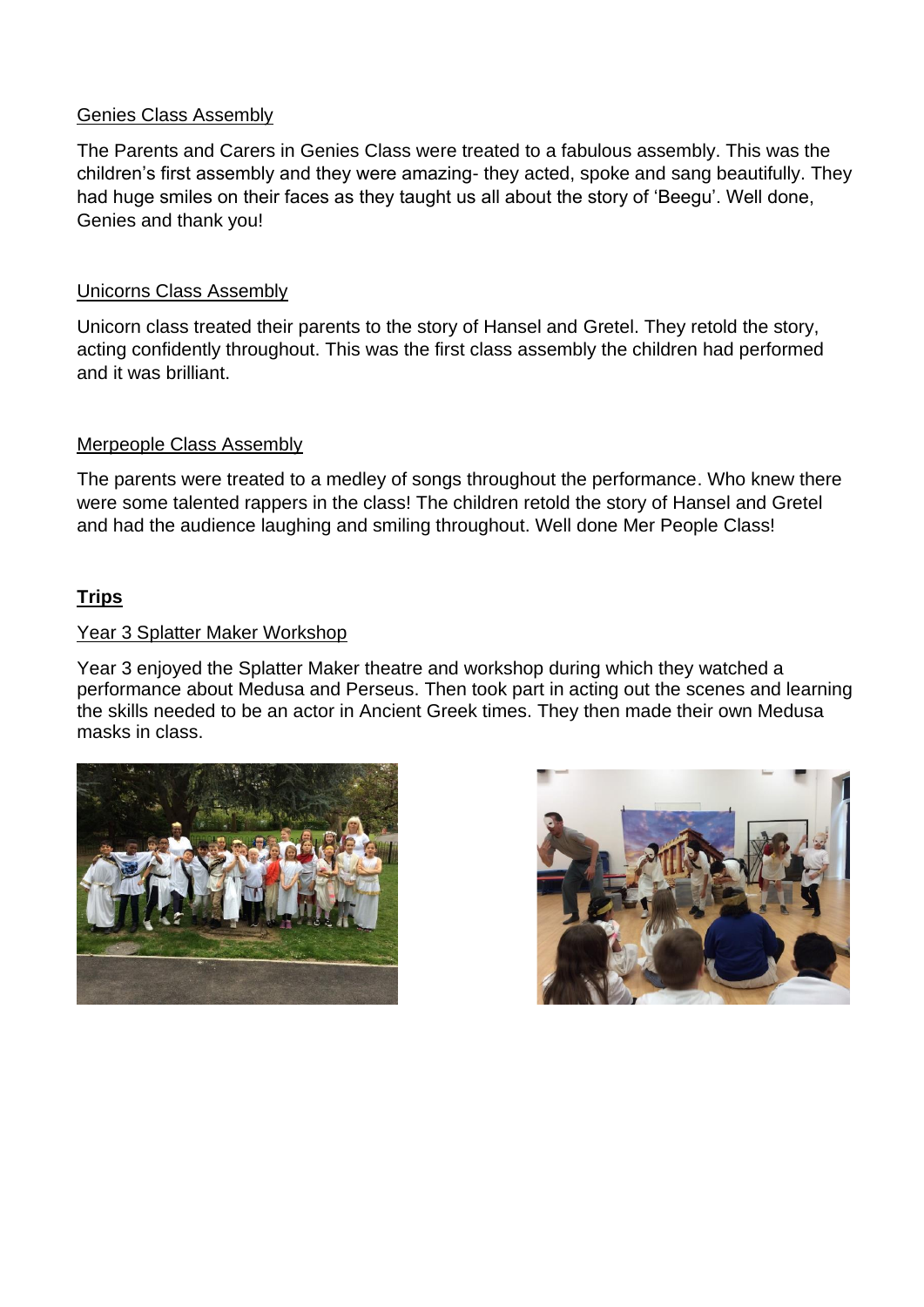

# Year 5 trip to the Cutty Sark and the Maritime Museum

This week, Year 5 enjoyed a trip to Greenwich to visit the Cutty Sark and the Maritime Museum. They have been learning about global trade and journeys as part of their Topic lessons and were very excited to go on a real trade boat and see real artefacts up close! They particularly enjoyed working as a team to use a crane, learning how to balance cargo, and using ships' lights to send messages in Morse code.

# **Cross Country**

Huge congratulations to the Year 3 and 4 children who took part in the Bromley Schools Cross Country this weekend! They were all fantastic and persevered in the heat. 1410 children completed the course from 54 schools, so the children really did do us proud for our first sporting event since the pandemic! The children's names and results have been published on the website at [www.bpscca.co.uk](http://www.bpscca.co.uk/).